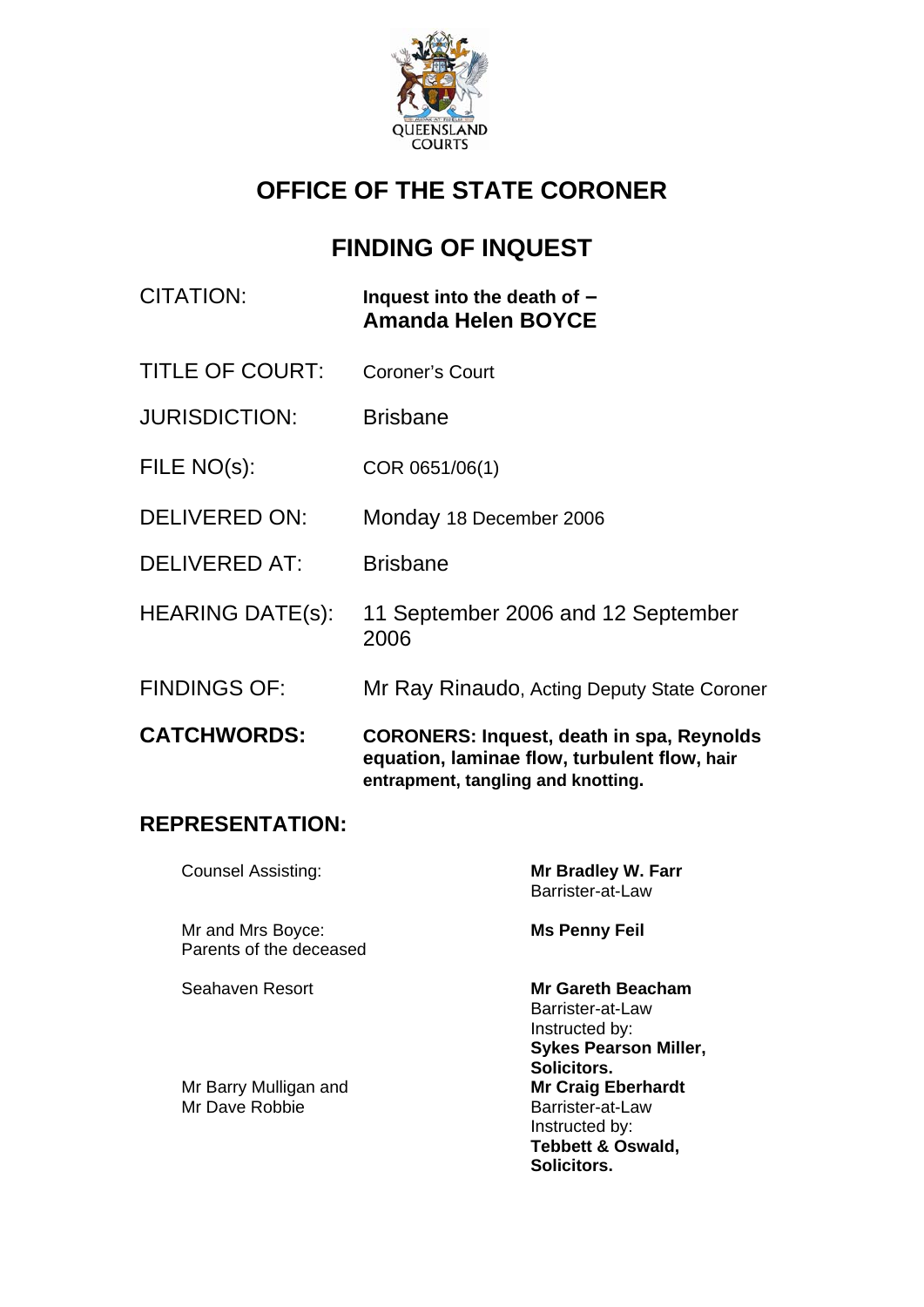## *Hearing*

Two days of evidence were held on 11 and 12 September 2006.

The following **witnesses** gave evidence:-

Day One:

Senior Constable Vanessa Jane Walker – Investigating Police officer.

Adrienne Elizabeth Reinke – Friend of the deceased.

Dr Jonathon Lee Stellmach – medical practitioner who assisted at the scene.

Mr Mark Eric Jacobs – Lifeguard who assisted at the scene.

Mr Hamish James Ferguson Hill – witnesses who assisted at the scene.

Mr Trevor John Mill – Retired, former manager of Seahaven Resort, who rendered assistance on the day.

Mr Scott William Trim (formerly Metcalfe) – a witness who rendered assistance at the scene.

Mr Kenneth John Moss – a former lifeguard who rendered assistance at the scene.

Mr George Mitris – a witness who rendered assistance at the scene.

Day Two:

Mr Mark Chandler – Principal Investigator, Workplace Health and Safety Mr Barry Walter Mulligan – Director of Billabong Proprietary Limited. (Mr Mulligan, made a claim of privilege on the grounds of self incrimination. The application was not overruled and the witness was directed to answer questions put to him.

Mr Peter Cameron Goodridge – maintenance supervisor at Seahaven Resort. Mr Thomas Anthony Edmund Heron – Senior principal advisor in the technology unit of the Division of Workplace Health and Safety. Mr Craig Alan Hutton – Chief Safety Emgineer, Workplace Health and Safety. Mr Clay Warner Anderson – employee of Noosa Council.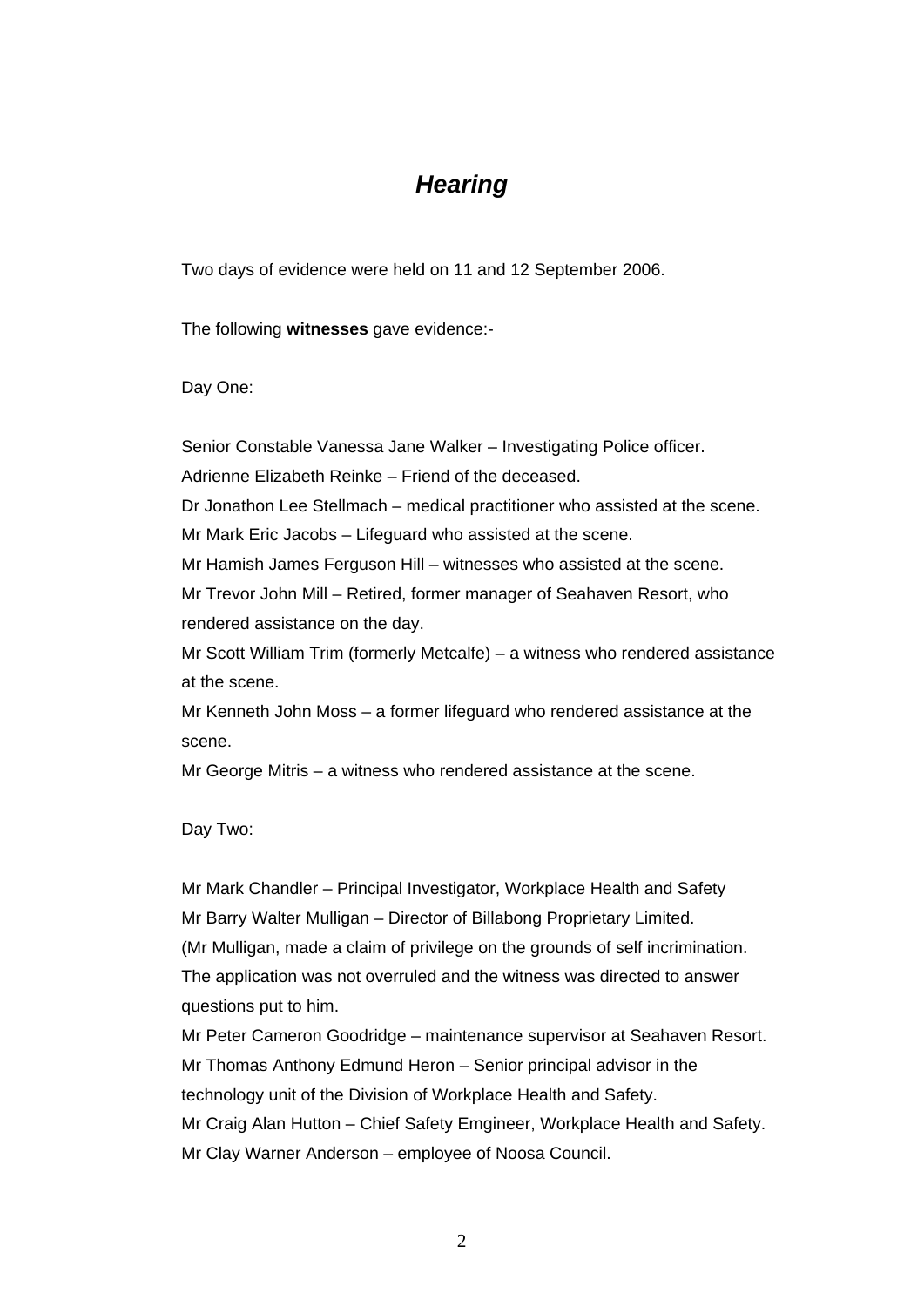The following witness was called, but after a claim of privilege by his counsel, which was allowed, he was excused without answering any questions:

Mr David Neil Robbie – a person responsible for pool cleaning service and maintenance.

All occupations are noted as at the time of the incident.

A number of **exhibits** were admitted into evidence marked A1 to B20.

This comprised exhibits1 to 56 as per the list prepared and contained in two volumes.

The respective parties were represented as set out above. The counsel for Mr Mulligan and Mr Robbie only appeared on the day two.

## *The Act*

As this death occurred on the relevant law applicable at the time was the Coroners Act 1958. The provisions of this act are different to the current Act (The coroners act 2003 which came into force on 1 December 2003 in material ways. There is no power to direct witnesses to answer questions and it is the coroners responsibility to determine if any person or entity has been criminally responsible for the death and should stand trial.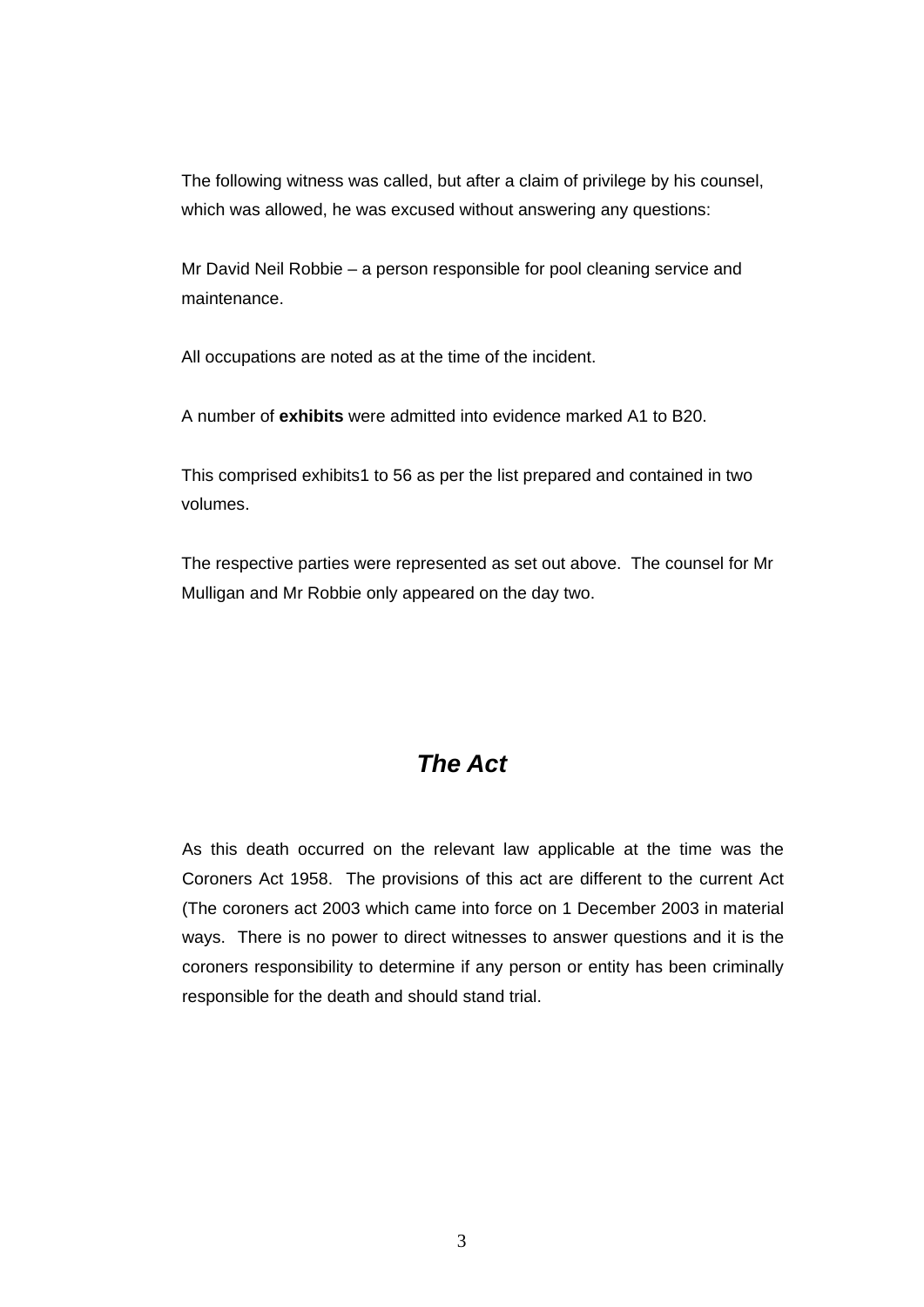## *INTRODUCTION*

On the 10 December 2001 the deceased child was on holidays with friends at Seahaven Resort, Hastings Street, Noosa heads. She was staying with the family of her friend Adrienne Elizabeth Reinke.

Mr Mark Chandler, Principal Inspector from the Investigations unit at Nambour provided a report dated 12 December 2002. He gave a succinct summary of the relevant facts which is reproduced here:-

- 2.1 On 9 December 2001, Ms Pamela Ann Reinke, checked into the Seahaven Resort, for a week-long holiday. Her two children, Adrienne (aged 14) and Sam, and her niece Sarah (Aged 9) accompanied Mrs Reinke. Also present was a school friend of Adrienne, Amanda Helen Boyce (aged 13). Miss Boyce had accompanied the family on their holiday and as such was under the temporary care of Mrs Reinke.
- 2.2 At approximately 1.30 p.m. on 10 December 2001, Adrienne, Sarah and Amanda were given permission by Mrs Reinke to use the spa. Mrs Reinke remained in the hotel room with her son Sam.
- 2.3 According to Adrienne Reinke, when the girls arrived at the spa it was not operating. She knew this because no bubbles were coming out from the jets. Adrienne was aware that the spa could not be operated before 3 p.m. daily as she and the other children had visited the pool/spa area earlier that same day. During the previous visit to the pool, the girls were timing themselves to see how long they could remain underwater in the swimming pool.
- 2.4 When the girls entered the spa in the afternoon, they placed their head underwater to wet their hair. Miss Boyce had particularly long hair (down to her waist) that was not tied back. When Miss Boyce placed her head underwater the second time, she slid off the submerged seat inside the spa and sank to the bottom. She did not return to the surface. After a short while, Adrienne became concerned and attempted to find Miss Boyce's legs to pull her to the surface. Adrienne has stated that Miss Boyce was not struggling or moving at this time.
- 2.5 Adrienne continued to attempt to pull Miss Boyce to the surface, she then realised that Miss Boyce's hair had become caught in the pipes located at the base of the spa.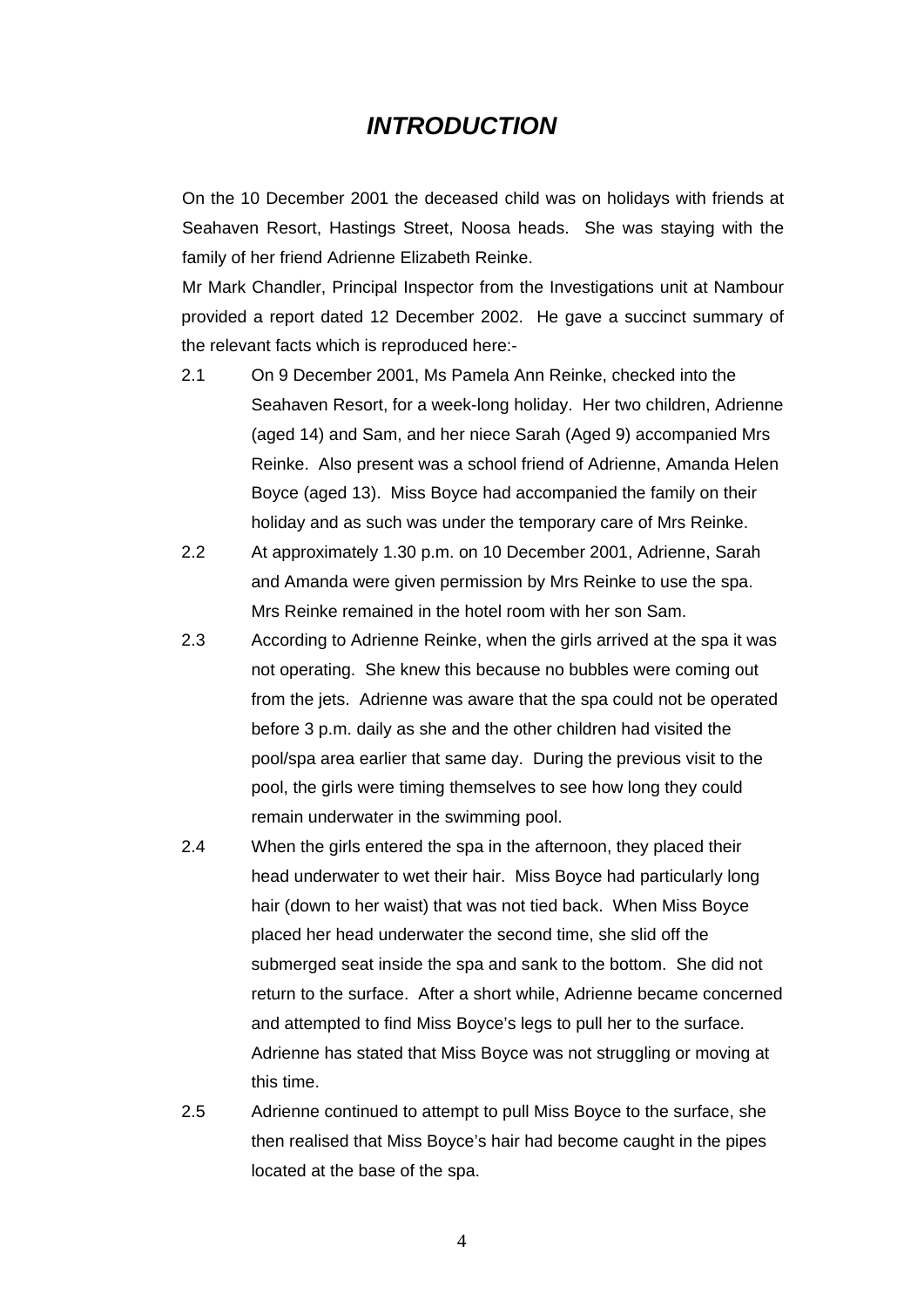- 2.6 The girls called immediately for help. It is unclear who arrived at the spa first, it is probable that more than one person arrived simultaneously. In any event, one of the first persons to arrive was Dr Stellmach. According to Dr Stellmach, he was in holidays at the Resort and was sitting on his balcony when he heard a young girl scream. He then ran down the spa and "noticed another man running around…calling for a knife or scissors". Dr Stellmach jumped into the spa and noticed a young girl trapped underwater by the hair. She was lying on her back face up. Her head was well below the surface of the water – "It may have been a metre below".
	- 2.7 Dr Stellmach entered the spa and attempted to free Miss Boyce. Unfortunately she could not be moved. Dr Stellmach tried to give Miss Boyce mouth to mouth resuscitation while underwater, however this was "unsuccessful as her lungs were already full of water and she seemed unconscious". Another male entered the spa (George Mitris) and attempted to free Miss Boyce. Mr Mitris estimates that it took between 3 to 5 minutes to free Miss Boyce. Mr Mitris estimates that it took 3 to 5 minutes to free Miss Boyce. While Dr Stellmach and Mr Mitris worked, another male, Mr Hamish Hill, was supporting Miss Boyce's legs and lower body. By this time, other members of the public gathered nearby.
	- 2.8 It is uncertain precisely how long in total Miss Boyce remained underwater some estimates place the duration at around 10 to 20 minutes). When Miss Boyce was eventually freed from the spa, she was placed on the ground adjacent to the spa.
	- 2.9 According to Dr Stellmach, Miss Boyce was "not breathing and had no pulse. She was also quite cyanosed. She appeared to be quite blue. Her pupils were dilated and fixed. Two lifesavers [possibly Scott Metcalfe and Kenneth Moss or Mark Jacobs] who were running a life saving class on the beach came up from the beach to help. They had an Ambu bag and Guedel airway. The lifesavers looked after the airway and the ventilation and Dr Stellmach commenced the external cardiac massage. The young girl vomited soon after CPR was commenced. She was rolled over and her airway was cleared and then CPR recommenced. A short time later, two paramedics arrived and intubated the girl. External cardiac massage continued. Eventually a pulse was retrieved. At no time however did Miss Boyce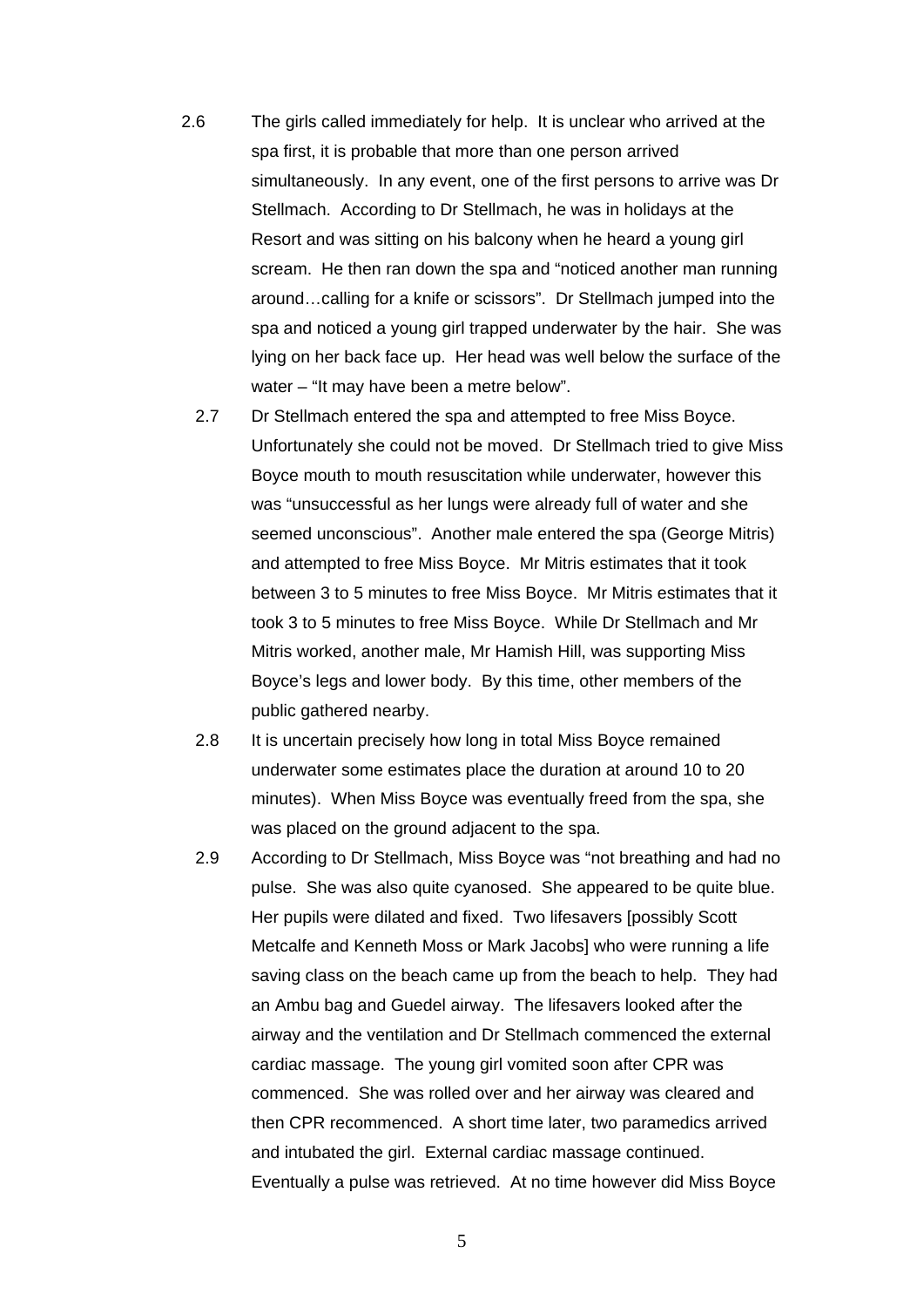show spontaneous respiration and her pupils remained fixed and dilated.

- 2.10 At approximately 3 p.m. Amanda was airlifted to Nambour Hospital by the Energex Rescue helicopter. Amanda remained in hospital on life support fro a number of days before she was transferred to the Royal Children's Hospital Brisbane.
- 2.11 At approximately 10 a.m. on Friday 14 December 2002, Miss Boyce's family instructed the hospital to switch off life support. Miss Boyce died shortly thereafter.

## *EVIDENCE*

#### **The Incident**

It is clear that the events leading to the death are largely known and uncontroversial. The real issue is to consider ways in which an event of this type can be prevented in the future. I will consider this issue in detail later.

Evidence on day one consisted mostly of persons who were present at the incident. In terms of the events which constitute the incident, the evidence of the witnesses was in accordance with the known facts.

Miss Boyce and her friend entered the Spa and they both placed their heads underwater to wet their hair. Miss Boyce had long hair almost down to her waist. After Miss Boyce was submerged for a time, her friend Miss Reinke thought that something was wrong. She attempted to lift her friend to the surface but was unable to do so. Miss Reinke realising something was wrong screamed for help.

One of the unresolved issues was in respect of how long Miss Boyce was trapped under water. Unfortunately, after the evidence received it is not possible to give an accurate estimate of the time Miss Boyce stayed underwater. Estimates ranged from 5 minutes to 20 minutes. It is simply too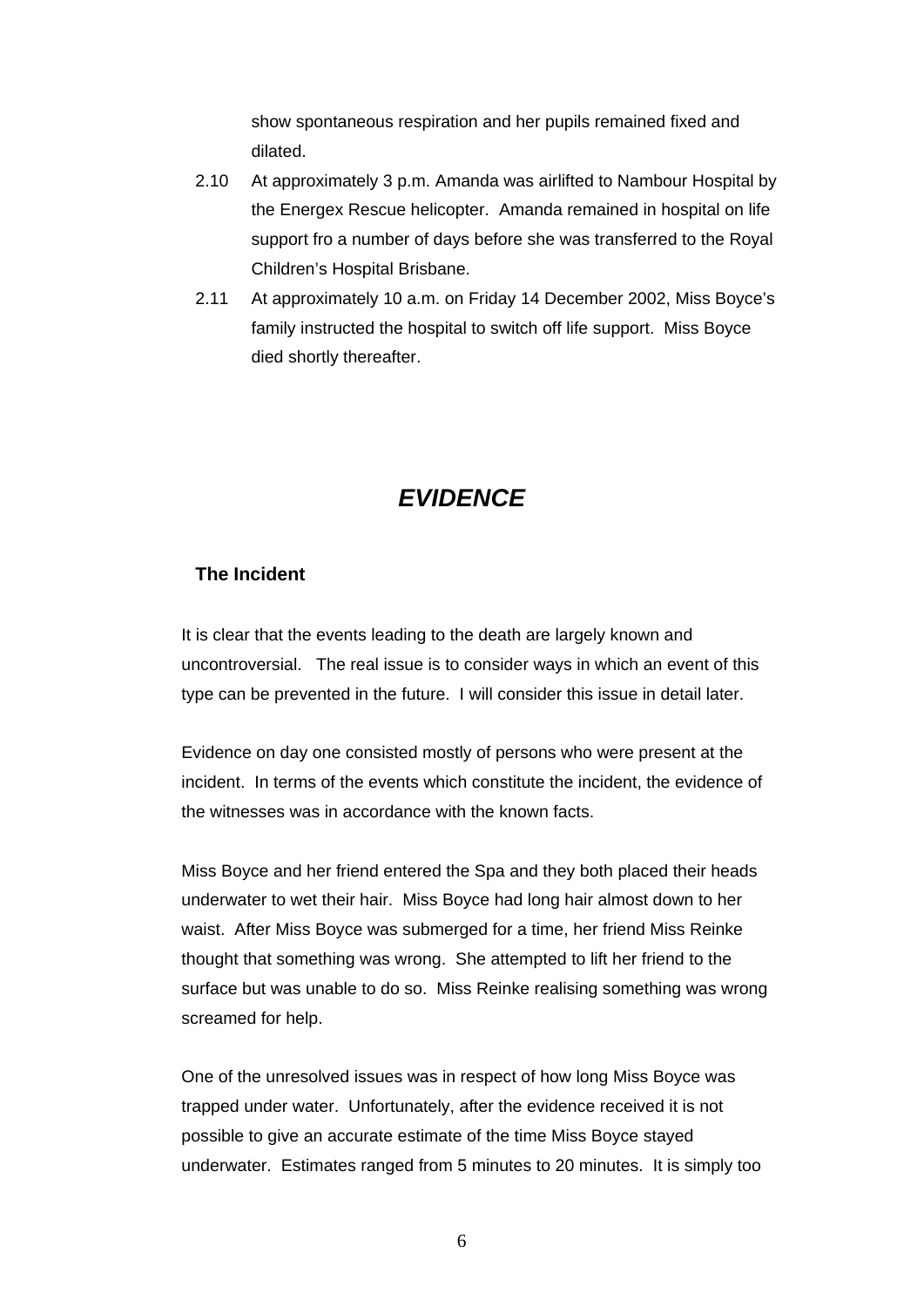difficult to estimate time. Some persons will think that only a short time has elapsed when others will think it has been an eternity. This is because some people who are completely absorbed by the events will simply not notice time go by. Others who are anxious for an outcome will think that time is dragging on, working against them as it were.

Two things can be said about this. Given that the children were practicing holding their breath in the big pool earlier in the day, it was not surprising that Miss Reinke did not try to see if Miss Boyce was in trouble earlier. She would have thought that Miss Boyce was simply playing on this occasion as well. This would mean that Miss Reinke would not be paying attention to the time, she clearly expected to see her friend surface once she needed to take another breath. There was nothing more or different Miss Reinke could have done to save her friend.

Miss Reinke should be commended for giving evidence in the manner which she did.

Secondly, the evidence of the witnesses, particularly Dr Stellmach was that once the alarm was raised by Miss Reinke, things moved very quickly. Everyone who was involved rendered assistance in a very timely manner. No conclusion can be drawn that more could have been done given the circumstances. All those involved should be commended for rendering assistance in the way that they did. It is not necessary to single out any person but clearly Dr Stellmach's skill and knowledge as a practicing medical practitioner was of great assistance.

#### **The Spa**

According to the report of Mr Chandler *The Seahaven Resort was built in 3 stages. Stage 2 (where the incident occurred) was built in 1985. The spa was installed at that time, however it was not completed by the developer (Forester Builders) as the company collapsed…In any event, according to Seahaven management, the installation of the spa was completed by Billabong Pool Service (Billabong Pools). Since 1985, Billabong Pools have performed regular maintenance and repair by Billabong Pools on all spas and pools at Seahaven*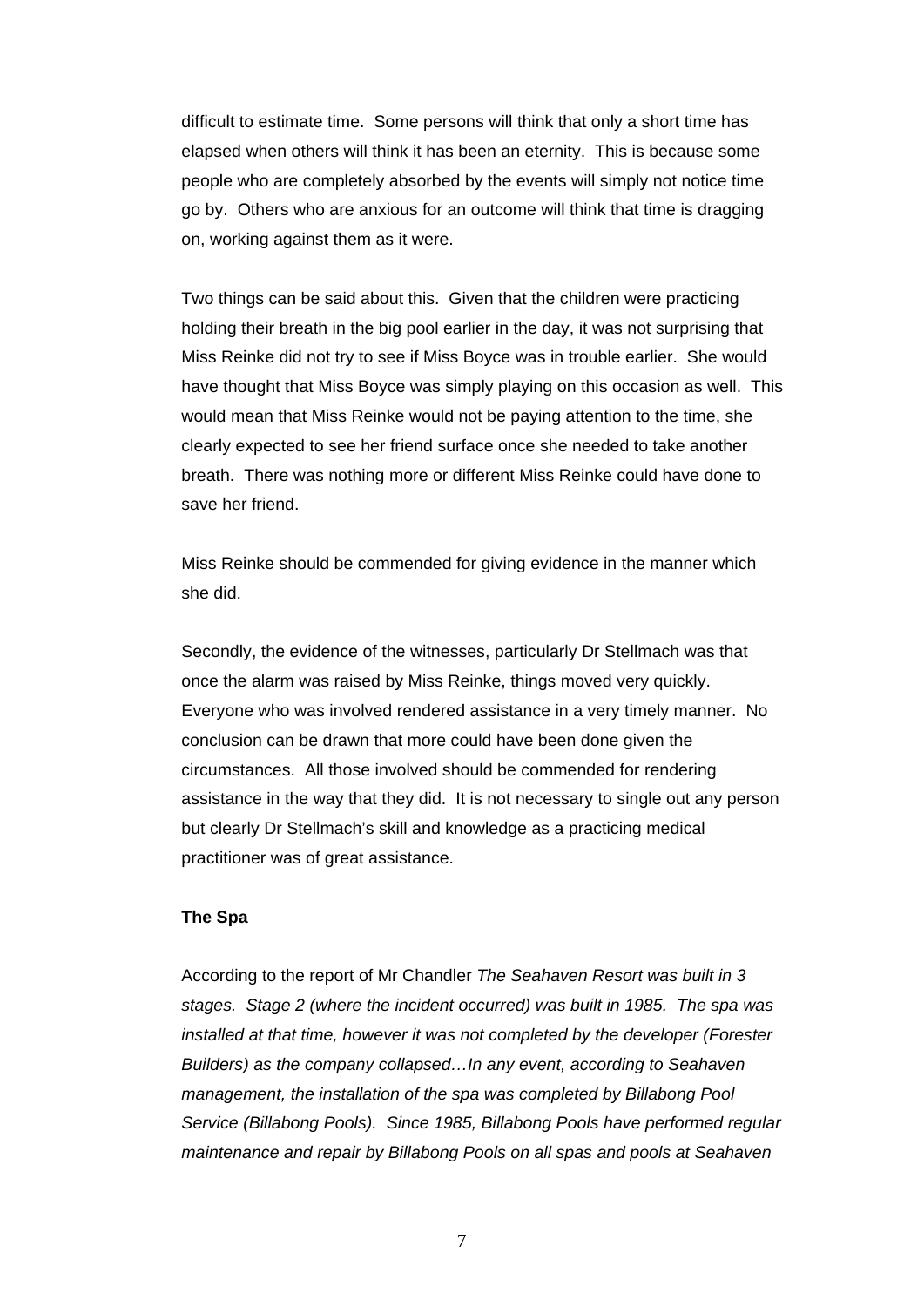*Resort. In July 2001, the pump for no 2 spa (involved in the incident) was replaced.* 

Mr Mulligan (from Billabong) gave evidence that a pump was supplied for service, but after inspection it became apparent that the pump was uneconomical to repair and it was agreed that a new pump would be fitted. He said, at page 73 of the transcript, *a pump appropriate to the size of the spa would've been selected. I know the pump that was discarded, it was a much bigger pump than the pump we put in.* 

One needs to look at the evidence of Mr Herron to put this in context.

Mr Herron says that: *The incident occurred because of a combination of design and operational deficiencies which jointly elevated the risk of hair entrainment within the pump suction piping system. These deficiencies substantially elevated both the risk of hair entrainment and the propensity for hair tangling and knotting after it had been drawn through the suction point covers and into the pump suction piping. The design and operational deficiencies can be summarised as follows:* 

- *The suction pipe flow velocities were 35.6% higher than permitted by AS 2610.1.*
- *Excessive suction pipe flow velocity increased the level of turbulence, as measured by the Reynolds number (increased by 29.8%), which compounded the propensity for tangling and knotting within the suction pipe.*
- *Flow velocities passing through the suction point covers were 469% higher than permitted by AS 2610.0.*
- *Excessive velocities passing through the suction point covers increased the Reynolds number by 104% thereby increasing the propensity for tangling and knotting when passing the cover slots.*
- *Excessive velocities passing through the suction point covers also has the effect of increasing the projection of laminae outwards and into the fluid body to assist the migration of foreign bodies into the suction point covers.*

He concluded: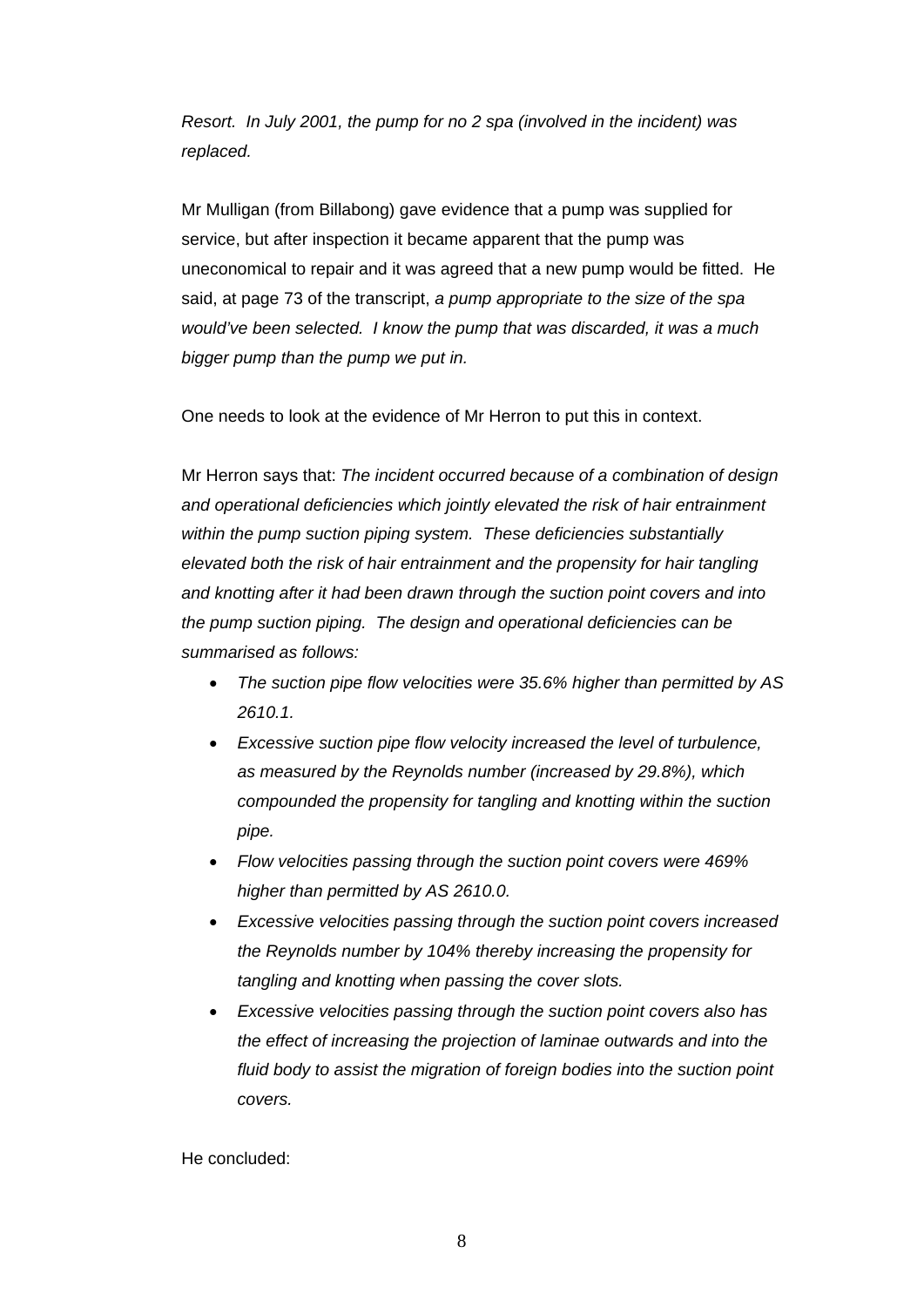*In my opinion the risk of hair entrapment, tangling and knotting within the spa pool pump suction piping system was predictable and could be expected to occur given the high prominence given to this event within the relevant Australian Standard.* 

*If the design risk control measures required by the Standard had been implemented the risk of hair entrapment could have been controlled to an acceptably low level. This low level risk could have been further reduced by implementing additional administrative risk control measures such as the prominent posting of safety notices.* 

*It is my opinion that virtually all the risk control measures required by AS 2610.1 could have been implemented at modest cost. Implementation of these measures would have been sufficient to ensure the safety of spa pool users at the Seahaven Resort.* 

Mr Herron had undertaken a thorough investigation of this event and had formed very strong views of the preventability of the death in the circumstances of this one. His evidence to the Inquest was clear, concise and most professional. He made it clear that following the Australian standard was essential.

In essence the spa has two outflow outlets in the bottom of the spa. Water is sucked in through these outlets and cleaned and pumped back into the spa under pressure which gives the spa its attraction. Each of the outlets is covered with a plastic cover, a suction point cover. In this case there were three issues which impacted on the velocity of water passing through the outlet pipes or more particularly the right hand outlet pipe. Half of a diving goggle was found in behind the suction point cover. The suction point cover was not in accordance with the standard and it appears that during installation the outlet pipe was crushed thereby reducing its capacity to allow water to flow through at the correct velocity. This becomes very important when regard had to the Reynolds equation.

Mr Herron describes this as follows: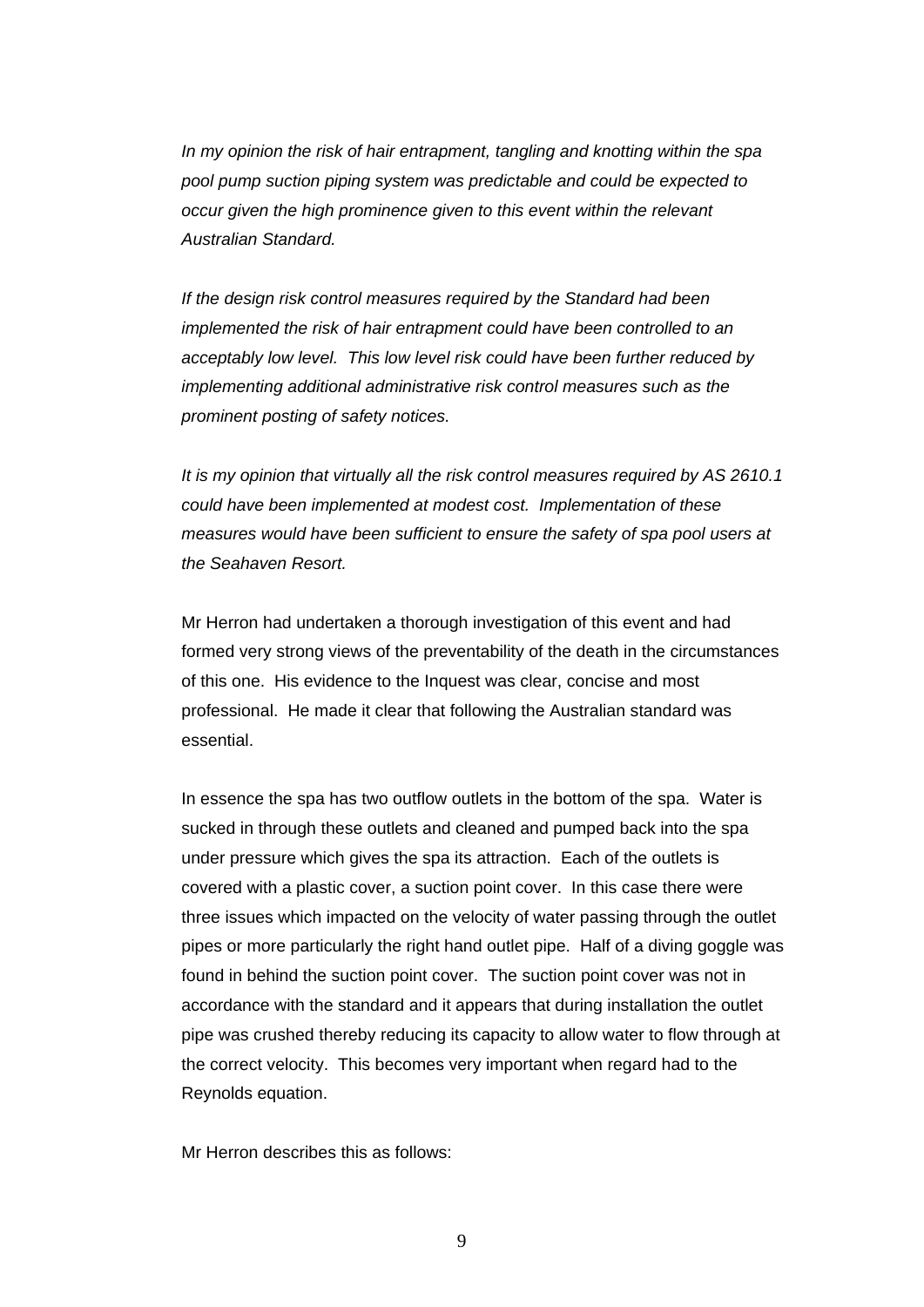*When water is forced to flow through a pipe the resulting flow geometry can range from being very simple to very complex. In general, the various fluid flow regimes can be either laminar, turbulent or in transition between these two discreet forms of fluid flow. To assess the flow geometry an equation referred to as the Reynolds Equation is used to calculate a nondimensional numerical valve which is then used to describe the fluid flow.* 

*In general, a Reynolds number of less than 2000 will indicate that the flow geometry is laminar, and a Reynolds number greater than 2000 will indicate the presence of turbulent flow. For a fixed piping system of uniform internal diameter the flow geometry is principally determined by the fluid velocity. Slow flowing fluids will exhibit laminar flow whilst fast flowing fluids will be turbulent.* 

*When a fluid flow is laminar within a piping system and a foreign body is drawn into the flow, the body will be caused to flow in straight laminae along with the fluid. For a foreign body such as long strands of human hair entrained within a laminar flow, the strands will be caused to lie parallel and tend to avoid becoming tangled with each other.* 

*However, when the fluid flow is highly turbulent long strands of human hair which become entrained within this type of flow regime will be forcibly entwined with a high probability of tangling and knotting. The greater the magnitude of the Reynolds number above 2000 the stronger will be the force producing entwinement, tangling and knotting.* 

It is important to understand this Reynolds equation because it explains how it was that no one was able to pull Miss Boyce free of the spa. Her hair had become entangled in the turbulence of the water flow. Photos of the suction point cover after the event shows the tangled hair caught in behind the cover. The child could not be removed from the spa until her hair was cut free.

Secondly, it is important to understand the flow issue to determine how in future it may be avoided.

In this case there were a number of issues which needed to be address. Firstly, how did the half goggle get under the suction cover? Secondly, who was responsible for the servicing of the spa and why wasn't the goggle found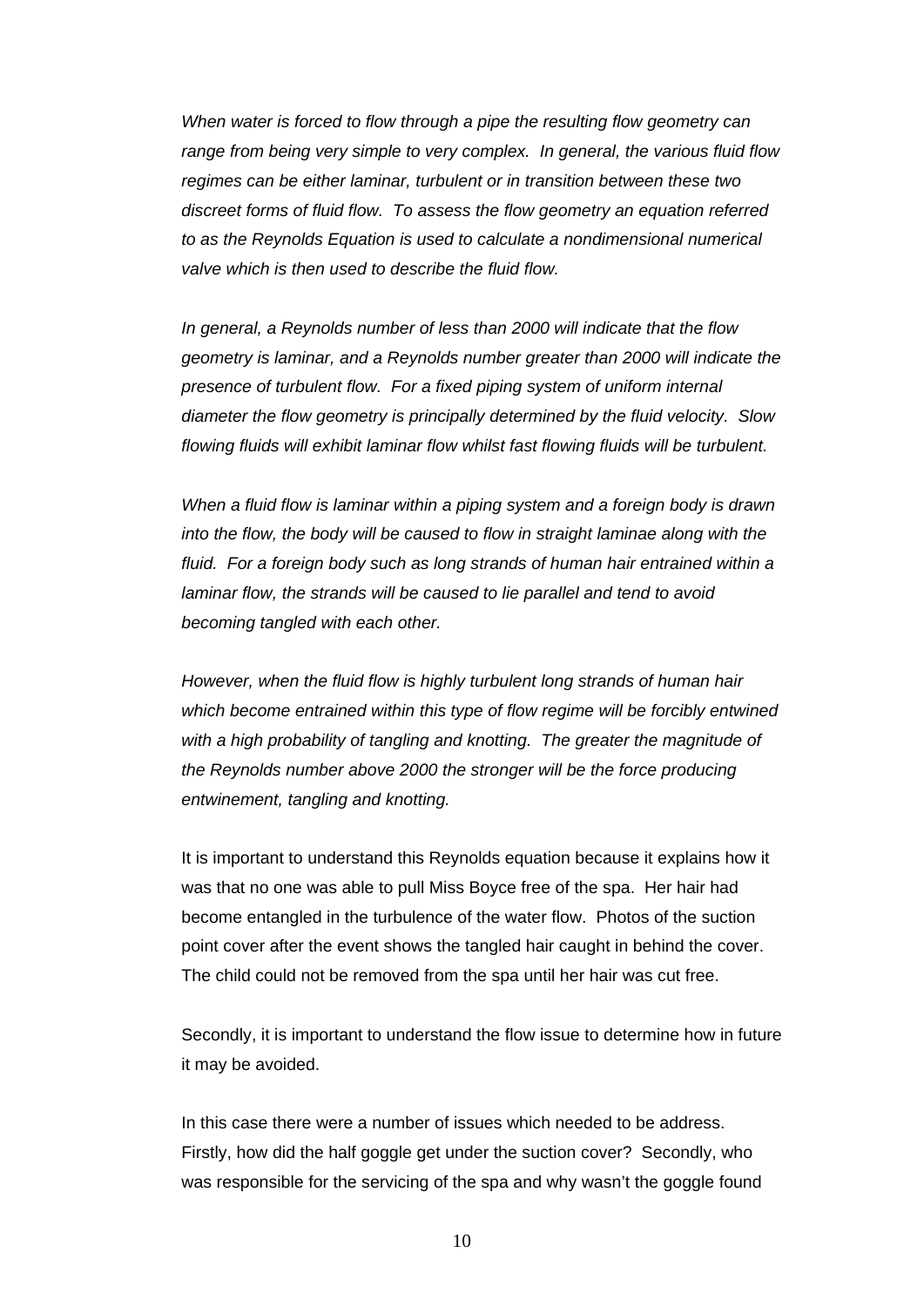and removed from under the suction cover? Thirdly, how was it that the suction cover had come off such that the goggle could get under it? Fourthly, why the suction cover was not in accordance with the standard.

Unfortunately a number of these issues were not satisfactory explained. It is clear from the evidence that Seahaven staff were responsible for cleaning and minor maintenance. Billabong were responsible for the general maintenance and upkeep of the spa. They were responsible for ensuring that the spa was working. Unfortunately, there was no written agreement between these two players. There was no statement of responsibilities. There was nothing that could be pointed to, to show who was responsible for what, how information about the spa was communicated and how repairs and maintenance was authorised and completed.

In this regard it should be noted that Mr Herron noted that Billabong's actions alone did not cause the death. He also noted that Seahaven failed to install an emergency pump stop, alarm and spa pool safety rules significantly contributed to the death but was not the sole cause of the death. The excessive flow rate was a contributing factor.

In this regard it should be noted that Seahaven entered a plea of guilty to a simpliciter breach of section 28(2) of the Workplace Health and Safety Act 1995 and was fined \$7,500 and ordered to pay \$750.00 professional costs and \$2,000.00 investigation costs.

Mr Herron surmised in respect of the goggle, *I believe the screwed thread failed some time ago and Seahaven attempted to overcome this problem by gluing the suction point cover in place to prevent unauthorized removal. It was because of the gluing that a toll was necessary to remove the cover at the time of inspection. However, prior to use of the glue I believe even a child could have easily removed the suction point cover fitted to the blocked branch by hand.*

Generally the spa complied with the standard, AS 2610.1. It had two pump branch connections located at least 500 millimetres apart. This is to ensure that if one gets blocked the full pump flow automatically diverts to the free branch and prevents the generation of high negative pump suction pressures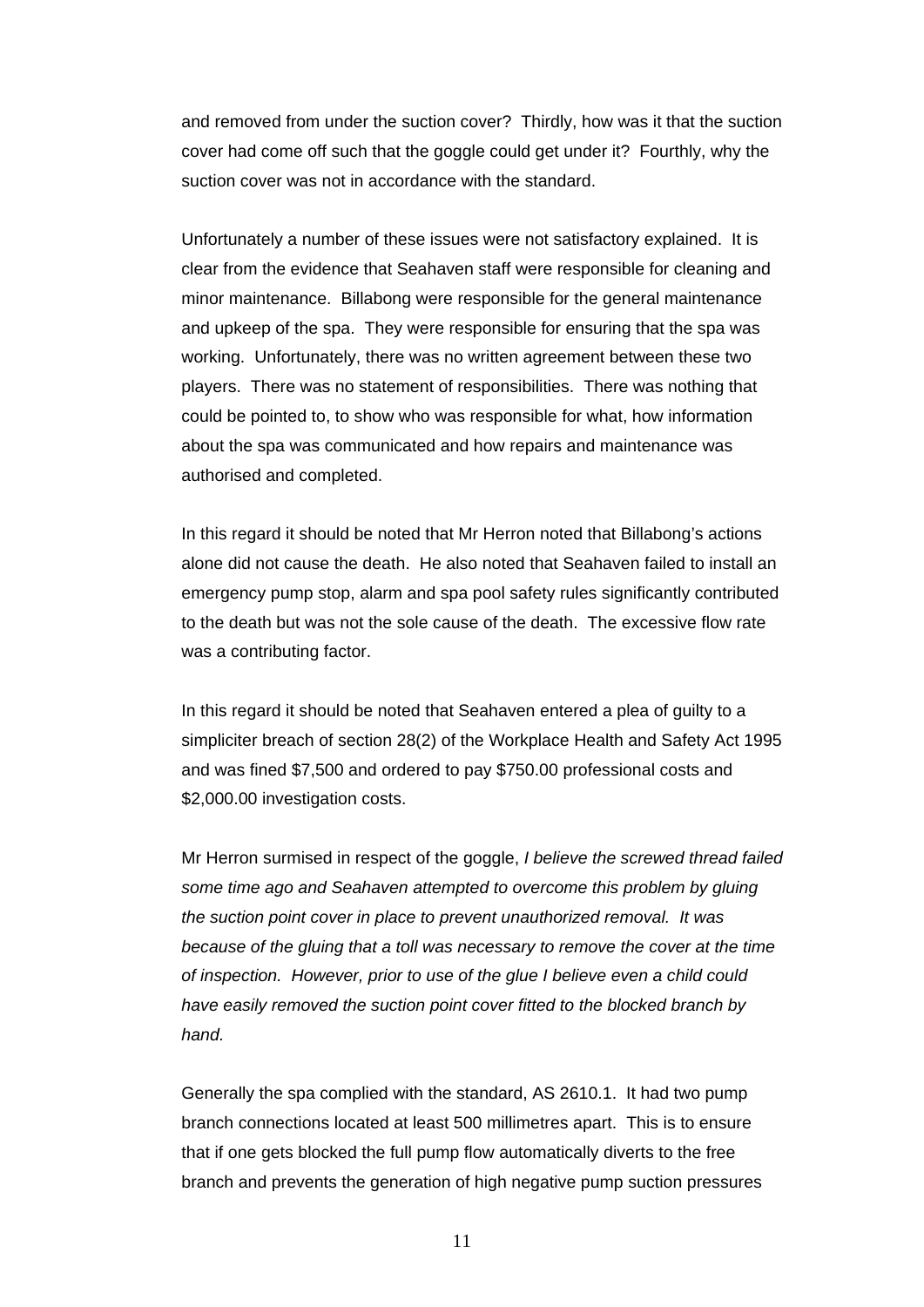allowing the obstruction to be easily withdrawn. Unfortunately, on this occasion investigations revealed that the right hand side suction branch was almost completely blocked by half a swimming goggle which was trapped under the protective cover.

It is clear that spa pools can be a danger particularly to children.

Mr Herron was asked a number of questions when giving his evidence about how spa pools could be better designed to substantially reduce the risk of users getting caught under the water. Mr Herron was very strong that design is not the issue. He said that the Australian standard already contains all the requirements to ensure the safe use of spas.

In his report he refers to the standard and in particular clauses 2.8.2 as to alarms and clause 2.19.4 as to signs etc. In particular a cautionary sign should be prominently displayed that:

- *1. This spa pool is a heated water environment and if you are concerned that it may adversely affect you it is your responsibility to seek medical advice.*
- *2. NEVER PUT HEAD UNDER WATER*
- *3. Children must be supervised in the spa pool area.*
- *4. Do not use the spa pool area while under the influence of drugs or slcohol (certain medications may produce adverse effects).*
- *5. It is safer not to use the spa pool alone.*
- *6. It is recommended that you use the spa pool for no longer than 15 minutes at a time.*

#### *NOTES:*

*1. Rule 2 should be in red lettering to give it prominence.* 

Control Risk control measures recommended were as follows:

*The risk of hair entanglement within the pump suction piping system and subsequent drowning within the pool, can be reduced to an acceptable level, if not completely eliminated by implementing four design risk control measures and one administrative risk control measure.*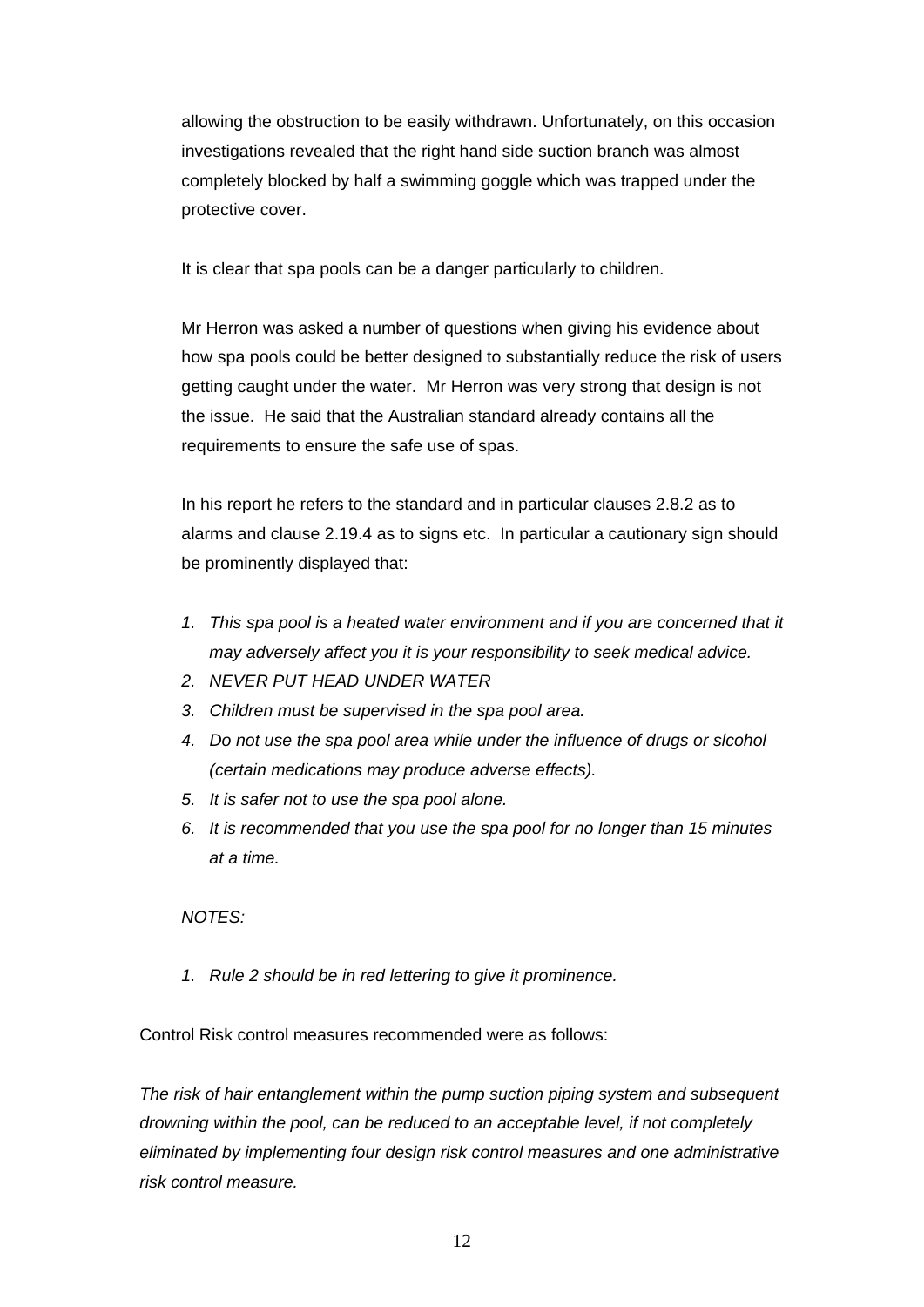*The four proposed design control measures are:* 

- *Control the suction pipe flow velocity by fitting an orifice plate into the pump discharge pipe. Estimated cost \$200.00.*
- *Fit a pressure gauge to the pump suction connection to permit regular testing and verification that both branches of the suction pipe are obstructed. Estimated cost \$100.00.*
- *Fit new suction point covers that comply with As 2610.1 to reduce the risk of foreign body entrapment. Estimated cost \$100.00.*
- *Fit an emergency spa pool pump stop and associated alarm as required by As 2610.1. Estimated cost \$500.00*

*The proposed administrative risk control measure is provision of conspicuous signage as required by AS 2610.1 (see Appendix C) Estimated cost \$150.00.* 

The spa pool was later dismantled and rebuilt. The destruction was filmed on a video. I understood the video was to be made available to me but in the end I did not see it. I am satisfied on the evidence of Mr Herron that it was observed during the destruction, that the right outlet pipe was further obstructed by the pipe being partially squashed in, such that water could not flow through it in the correct way, further exacerbating the danger inherent in this spa.

It should be noted that Mr Anderson on behalf of the local council, gave evidence that as manager of building services he conducted an inspection of the spa at the request of Seahaven. The best that can be said about this evidence is that it was some attempt by Seahaven to protect its interests given that Mr Anderson said that he had no great expertise, that the council had no real power over pools and spa's at that time and that he conceded about the report that "they appear to comply but I can't say specifically whether they did or not". It was at best an ill conceived idea by Seahaven.

# *Findings required by s43(2)*

I am required to find, so far as has been proved, who the deceased was and when, where and how she came by her death. As mentioned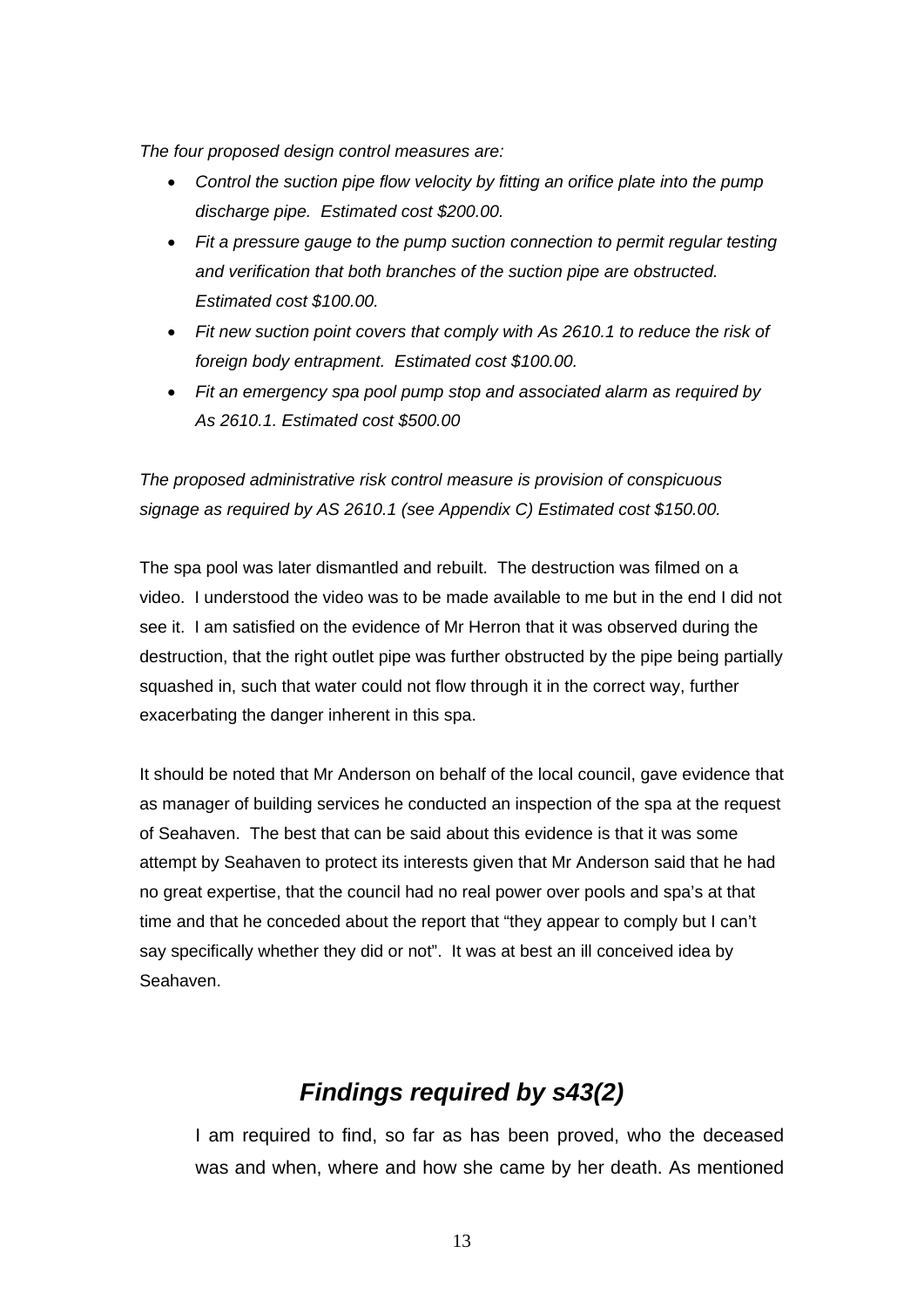earlier, these are not criminal proceedings and I am therefore to apply the civil standard of proof when considering these issues.

Having regard to all of the evidence presented to the inquest I make the following findings:-

### **Identity of the deceased**

The person who died was:- **Amanda Helen Boyce**

### **Place of death**

This person died in the intensive care ward at the Royal Children's Hospital, Brisbane, Queensland

### **Date of death**

This person died on 14 December 2001 at approximately 1000 hrs.

### **Cause of death**

The cause of death was Pneumonia, due to, or as a consequence of, Hypoxic Brain Damage, due to, or as a consequence of, Spa Accident.

## *Should any person be committed to stand trial?*

In addition to the findings concerning the particulars of the death that I have just pronounced, I am also required by s43(2)(b) of the Act to find whether anyone should be charged with murder or manslaughter as a result of the death.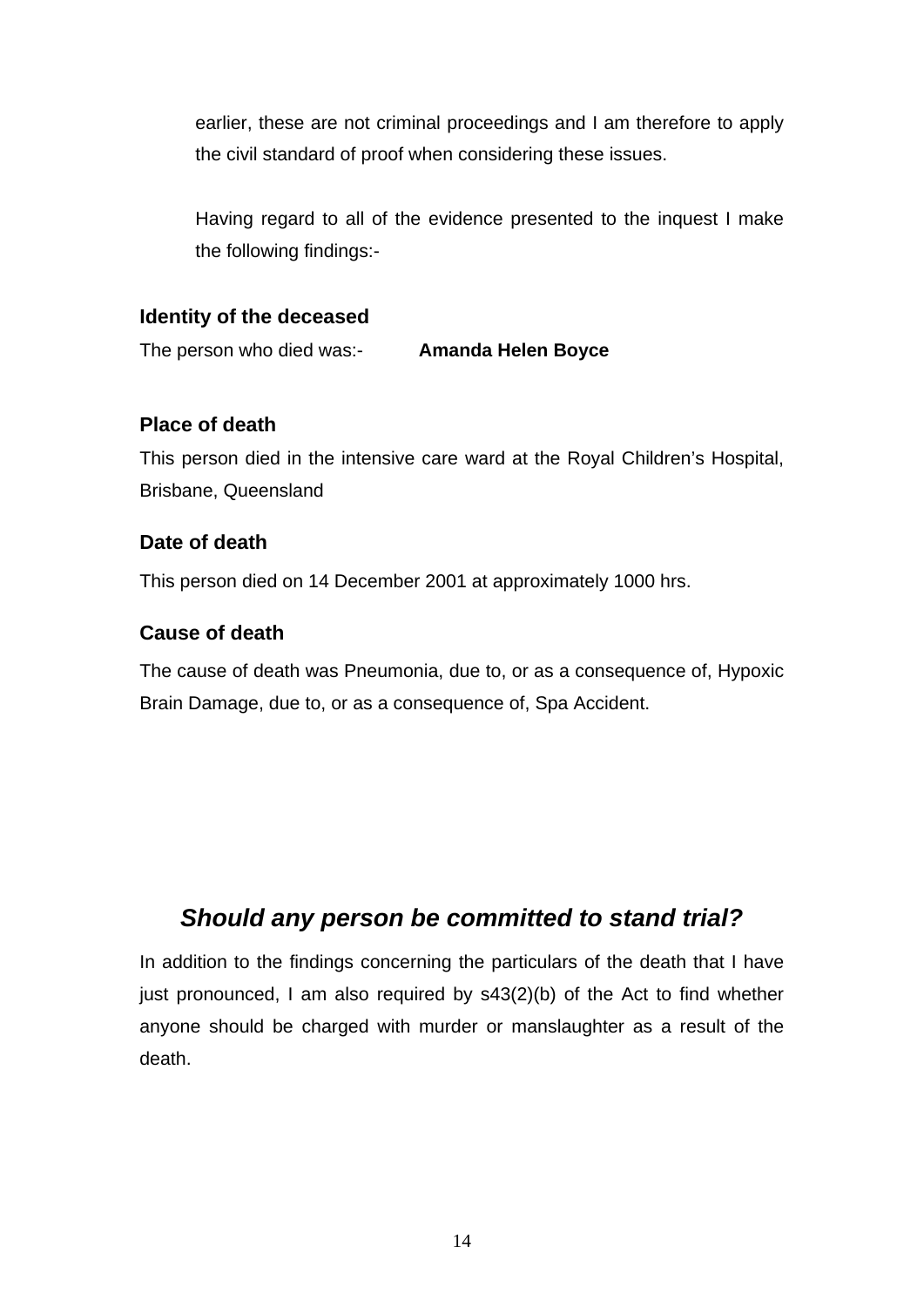In this case there is no evidence indicating that anyone committed a criminal offence in connection with the death. Therefore, I find that no person should be committed to stand trial on any of the charges listed in s41(1)(a) of the Act.

## *Riders*

Pursuant to s43(5) of the Act I am authorised to make riders or recommendations designed to reduce the occurrence of similar deaths to those investigated by this inquest.

### **Recommendations**

It is clear that spa pools have a propensity to be very dangerous if they do not comply with the requirements of the Australian Standard.

Clearly people with spas at home will have to consider the potential hazards inherent in spa pools and decide if they need to have their spa check for compliance. Clearly any who have children would be well advised to ensure that the following recommendations are complied with.

**I** make the following recommendations;

- 1. All public spa pools should comply with the relevant Australian Standard. If they do not then they should be brought into compliance.
- 2. As a minimum public spa pool owners should: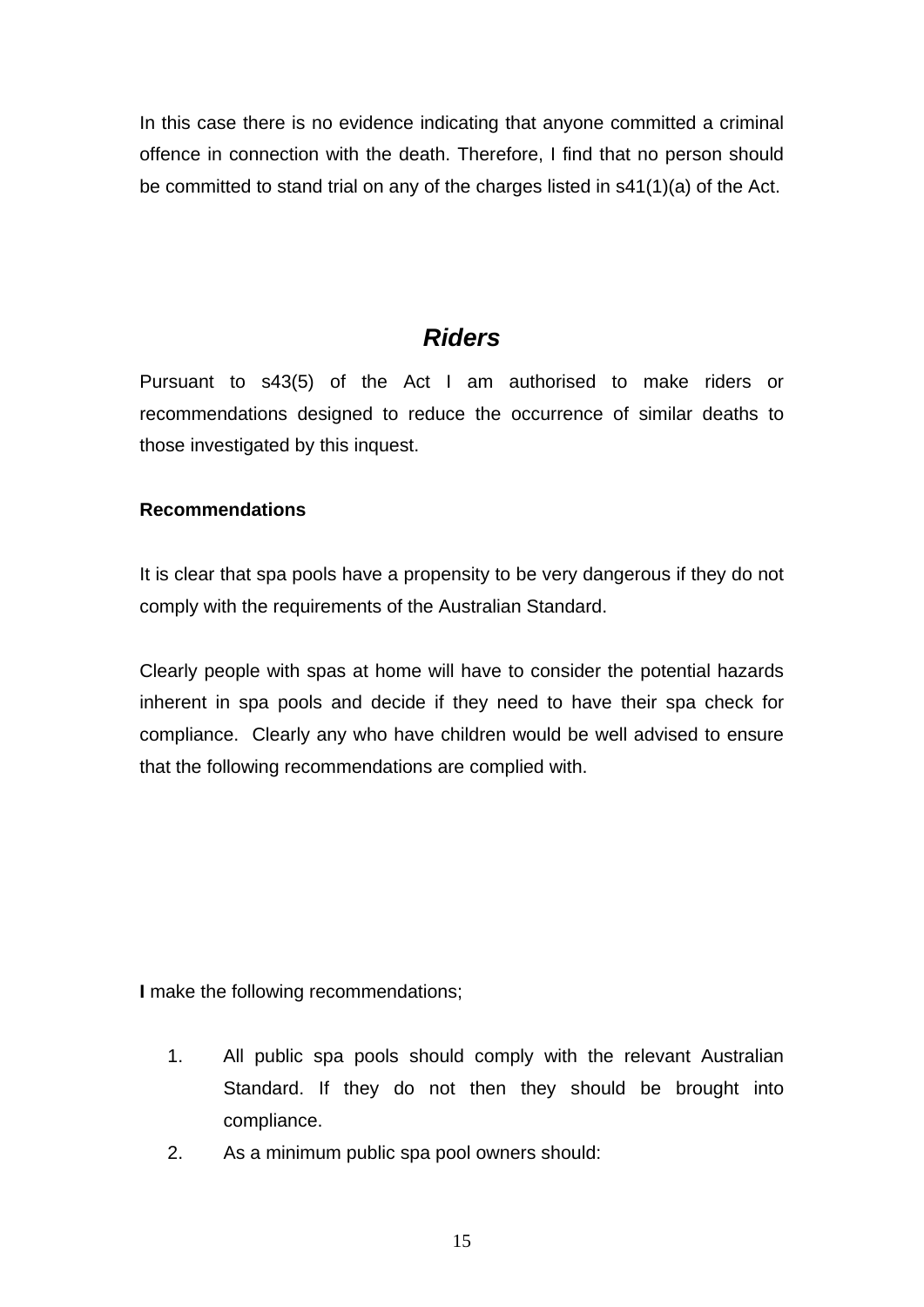- Control the suction pipe flow velocity by fitting an orifice plate into the pump discharge pipe.
- Fit a pressure gauge to the pump suction connection to permit regular testing and verification that both branches of the suction pipe are unobstructed.
- Fit new suction point covers that comply with As 2610.1 to reduce the risk of foreign body entrapment.
- Fit an emergency spa pool pump stop and associated alarm as required by As 2610.1.
- 3. Owners must ensure that all spa pools have a prominent sign which complies with the relevant standard AS 2610.1 clause 2.19.4 and which gives significant prominence to the requirements that CHILDREN BE SUPERVISED IN THE SPA AREA and that USERS NEVER PUT HEAD UNDER WATER.
- 4. That owners who have service agreements with professional pool cleaners clearly set out in writing the responsibility of each such that each is clearly aware of the obligations that each has to ensure that the spa pool complies with the relevant standards from time to time and most importantly, whose responsibility it is to ensure that the spa is working to an optimum standard to avoid any risk of injury or death to users.

I note that by letter dated 25 February 2004 the Director Legal and Prosecutions Services Workplace Health and Safety Queensland wrote to the deputy State Coroner advising that a draft Health and Safety Alert – Public Spa Pools had been prepared and was in the consultation phase. I am not aware if the alert has been sent. It was comprehensive in its draft form. However, it should now be upgraded where necessary to incorporate these recommendations and published/republished.

Finally I would like to express my condolences to the family of the Deceased, Mr and Mrs Boyce were present during the hearing but had to leave for